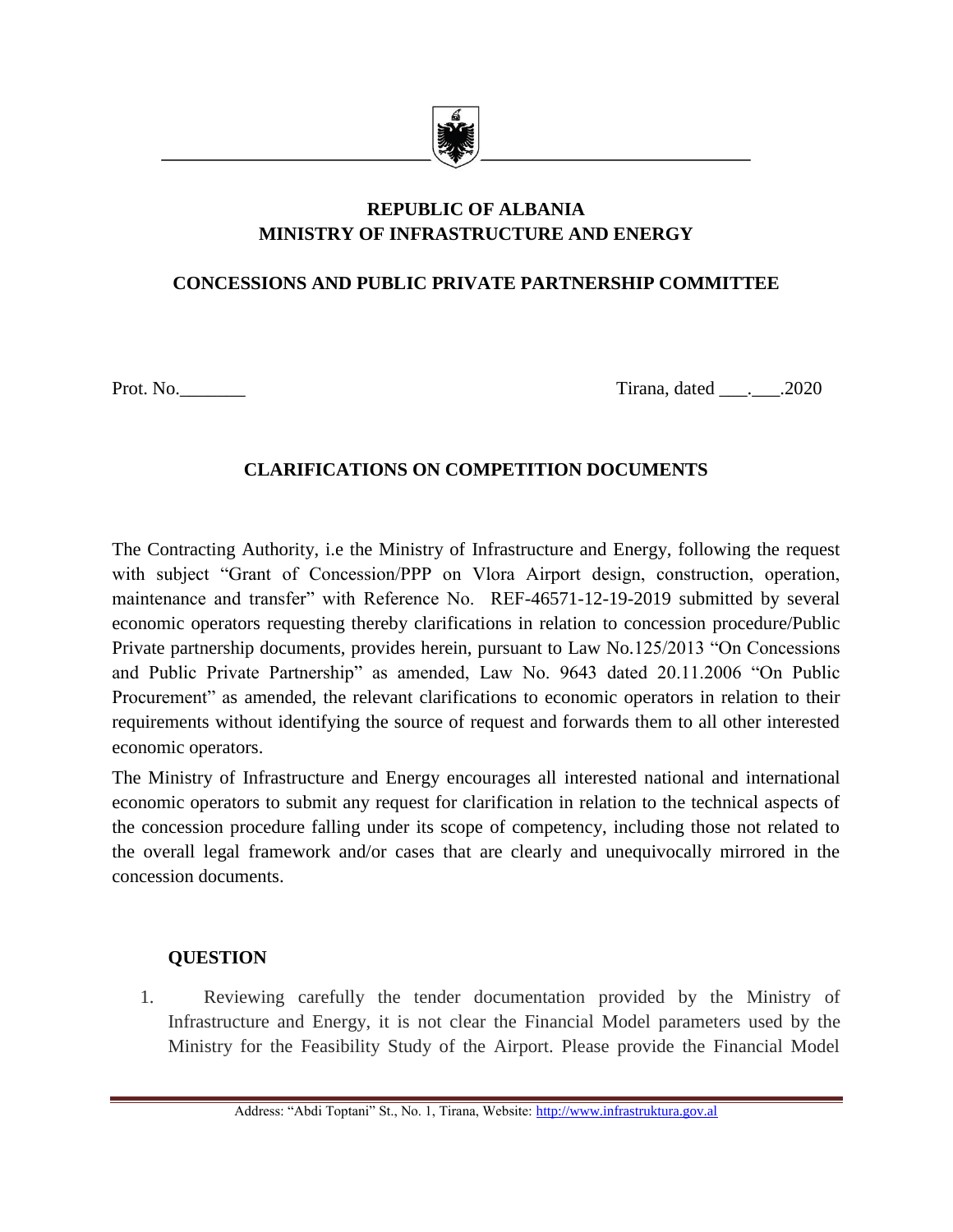parameters used in this Project.

### **ANSWER**

We wish to clarify that in the Feasibility Study, the Contracting Authority has published all the required data on which the participating economic operators may base the drafting and proposal of their business plan.

### **QUESTION**

2. Tender documents 2.3 Technical Capacity item 4 contracting experience;

It is stated that; The Bidder, or, if the Bidder is a Consortium, one of the Members shall demonstrate the technical capacity as regards the following:

a. Refurbishment of ten (10) runways in the last ten (10) years

b. Construction of at least two (2) terminals in the last ten (10) years.

c. Refurbishment / expansion of ten (10) terminals in the last ten (10) years.

d. Construction of -at least- two (2) Air Traffic Control Towers within the last ten (10) years.

Could you please clarify that bidder should fulfill all above a,b,c,d items or any of the above items are enough for qualification.

Also is there a minimum contract volume for refurbishment similar experience.

### **ANSWER**

As regards the first question, the Contracting Authority would like to clarify that the above criterion is cumulative (the economic operator should fulfill all four of the items above), therefore it should be read, interpreted and fulfilled as one.

As for the second question, there is no minimal number of contracts required, but the contract(s) submitted by the economic operator should demonstrate the fulfillment of the above criterion/criteria.

### **QUESTION**

3. Appendix 8 "On the Possession of Machinery".

We noticed that in the tender documentation, Appendix 8 "On the Possession of Machinery" has been left unchanged or without comment. This Appendix is typical for a construction contract, but its implementation for an object such as the airport, where the

Address: "Abdi Toptani" St., No. 1, Tirana, Website[: http://www.infrastruktura.gov.al](http://www.infrastruktura.gov.al/)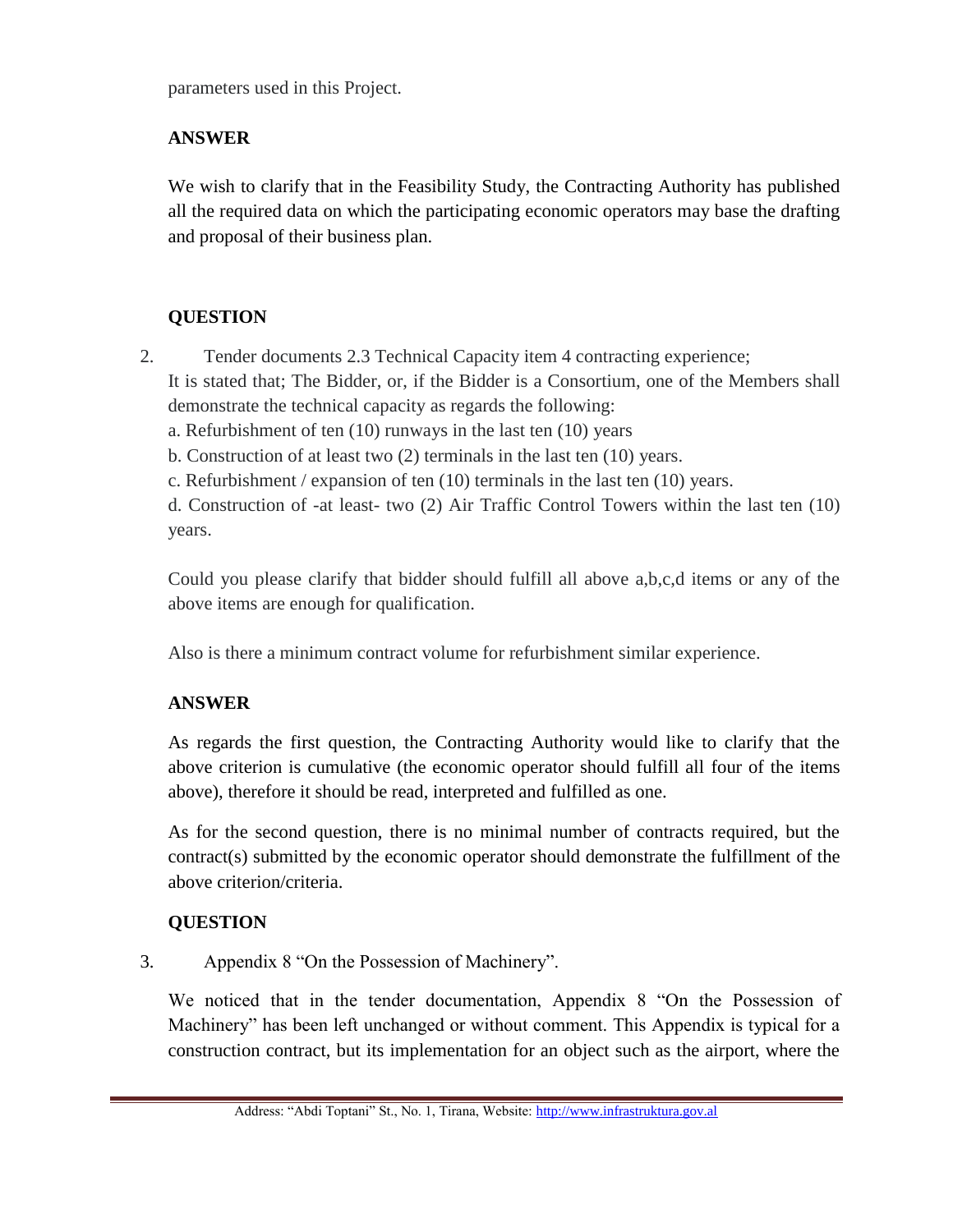majority of its value lies in the post-construction phase, is still unclear. Moreover, this Appendix provides requirements that are to be met by a company incorporated pursuant to the Albanian legislation, that possesses the necessary equipment and has them registered in accordance with the requirements set forth under the Albanian legislation (registration, permits etc.). Considering the complexity of the object that is to be built, the duration and, above all, the post-construction phase, we would like to get an explanation as regards whether the inclusion of this Appendix was deliberate. If so, what are the expectations of the Contracting Authority for the possession of required machinery, what is the term for the availability of these machinery and how should the possession be demonstrated by a foreign operator?

### **ANSWER**

The Contracting Authority would like to explain that, in accordance with the competition documents, there is no need to demonstrate the possession of the equipment and machinery required for the performance (civil construction) of the contract. This is left to the discretion of economic operators.

#### **QUESTION**

#### 4. Audited financial statements

The special qualification criteria in section 2.2 provide as follows: *The documents demonstrating the sufficiency of financial resources shall include the following: Copies of financial statements for the 3 (three) last years (2016, 2017 and 2018), as submitted to the tax authority, Financial audit reports, (including auditor's opinion), certified by the external licensed audit entity.*

Please inform us whether the financial statements and audit reports bearing no signature or seal,that are published in the official website of the economic operators, will be considered valid? Please keep in mind that these documents are published together with the auditor's report, which in the majority of cases is a Big4 audit company (Deloitte,  $PWC, E&Y, KPMG)$ . Considering that these documents are public and online, there is no means to submit a notarized copy, only a photocopy bearing the company seal (if there is one) and the relevant link that allows the Contracting Authority to verify their authenticity.

### **ANSWER**